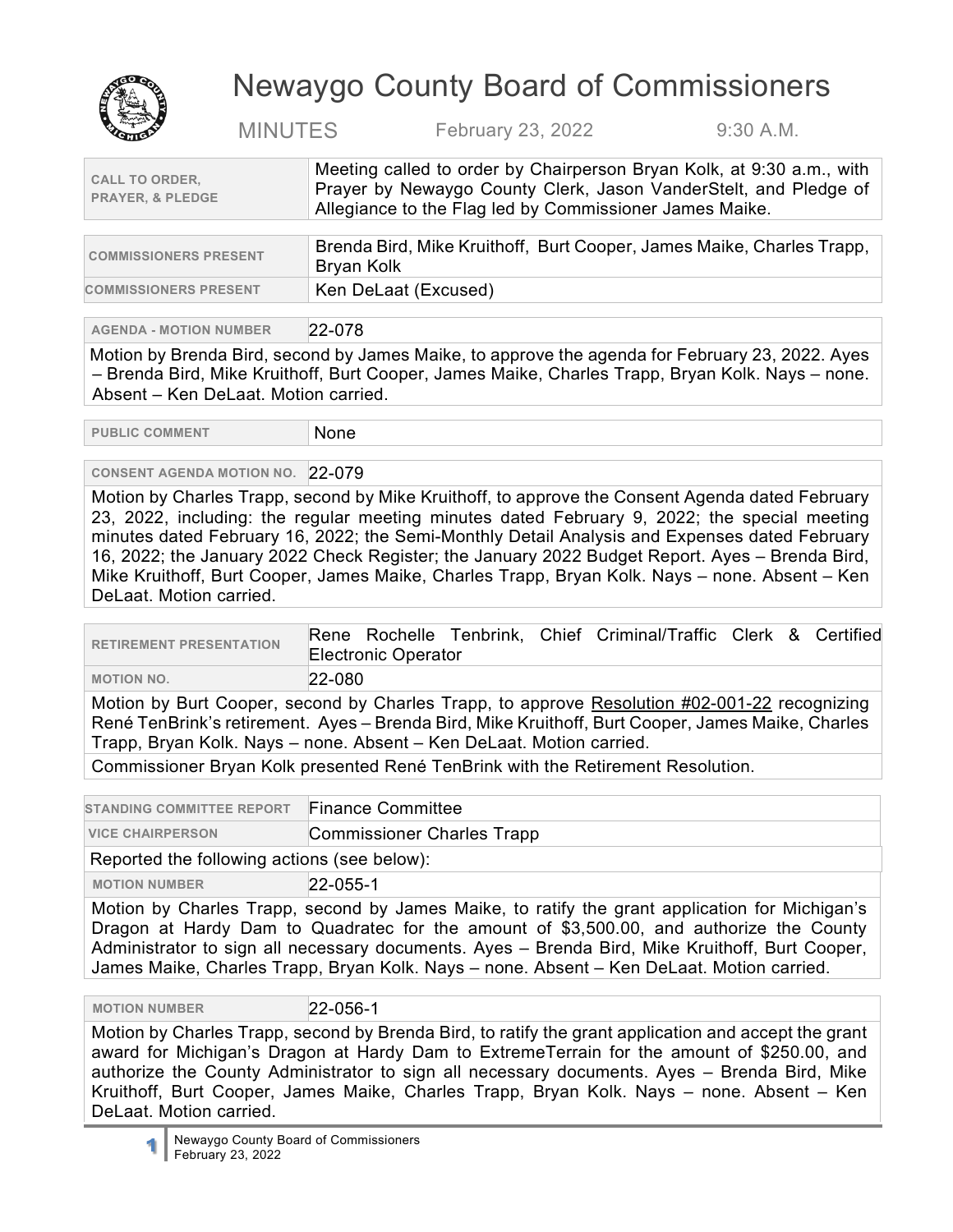**MOTION NUMBER** 22-065-1

Motion by Charles Trapp, second by Burt Cooper, to approve the TC Energy Build Strong Program Grant Application for Tactical Emergency Casualty Care Training in the amount of \$10,310.00; and authorize the Emergency Services Director to submit the application electronically. Ayes – Brenda Bird, Mike Kruithoff, Burt Cooper, James Maike, Charles Trapp, Bryan Kolk. Nays – none. Absent – Ken DeLaat. Motion carried.

 **MOTION NUMBER** 22-066-1

Motion by Charles Trapp, second by Burt Cooper, to approve the Great Lakes Energy People Fund Grant Application for Tactical Emergency Casualty Care Training in the amount of \$5,155.00; and authorize the Emergency Services Director to submit the application electronically. Ayes – Brenda Bird, Mike Kruithoff, Burt Cooper, James Maike, Charles Trapp, Bryan Kolk. Nays – none. Absent – Ken DeLaat. Motion carried.

 **MOTION NUMBER** 22-073

Motion by Charles Trapp, second by James Maike, to approve the submission of the COA Bus Access Transportation Grant Application to FACF in the amount of \$45,000.00 for fiscal year 2023, and authorize the Commission on Aging Director to submit this application electronically. Ayes – Brenda Bird, Mike Kruithoff, Burt Cooper, James Maike, Charles Trapp, Bryan Kolk. Nays – none. Absent – Ken DeLaat. Motion carried.

 **MOTION NUMBER** 22-074

Motion by Charles Trapp, second by Brenda Bird, to approve the submission of the COA Homemaker Grant Application to FACF in the amount of \$22,500.00 for fiscal year 2023, and authorize the Commission on Aging Director to submit this application electronically. Ayes – Brenda Bird, Mike Kruithoff, Burt Cooper, James Maike, Charles Trapp, Bryan Kolk. Nays – none. Absent – Ken DeLaat. Motion carried.

**MISC. COMMITTEE REPORT | Commissioner James Maike** 

• The Executive Committee has been meeting monthly to discuss ARPA funds.

• Recently attended the EMS Workshop, as well as, Sherman and Everett Township Board meetings. Plans to attend ORV meeting with the DNR this evening.

| MISC. COMMITTEE REPORT | Commissioner Brenda Bird                                               |
|------------------------|------------------------------------------------------------------------|
|                        | • Recently attended the Croton Township and the MSU Extension meeting. |

| <b>MISC. COMMITTEE REPORT</b>                                                                                                                                  | <b>Commissioner Bryan Kolk</b> |
|----------------------------------------------------------------------------------------------------------------------------------------------------------------|--------------------------------|
| Recently attended the NC3 meeting and they are looking at collaboration with County<br>$\bullet$<br>agencies to prevent duplication of services in the County. |                                |
| Christopher Wren, County Administrator<br><b>ADMINISTRATOR REPORT</b>                                                                                          |                                |
| COA Director Joseph Fox is retiring and the position has been posted.                                                                                          |                                |

• Newaygo County Economic Outlook meeting yesterday was very informative.

• There were 4 workers' compensation claims yesterday due to the ice.

| <b>DISCUSSION</b> | Recap of EMS Workshop and Next Steps |
|-------------------|--------------------------------------|
|-------------------|--------------------------------------|